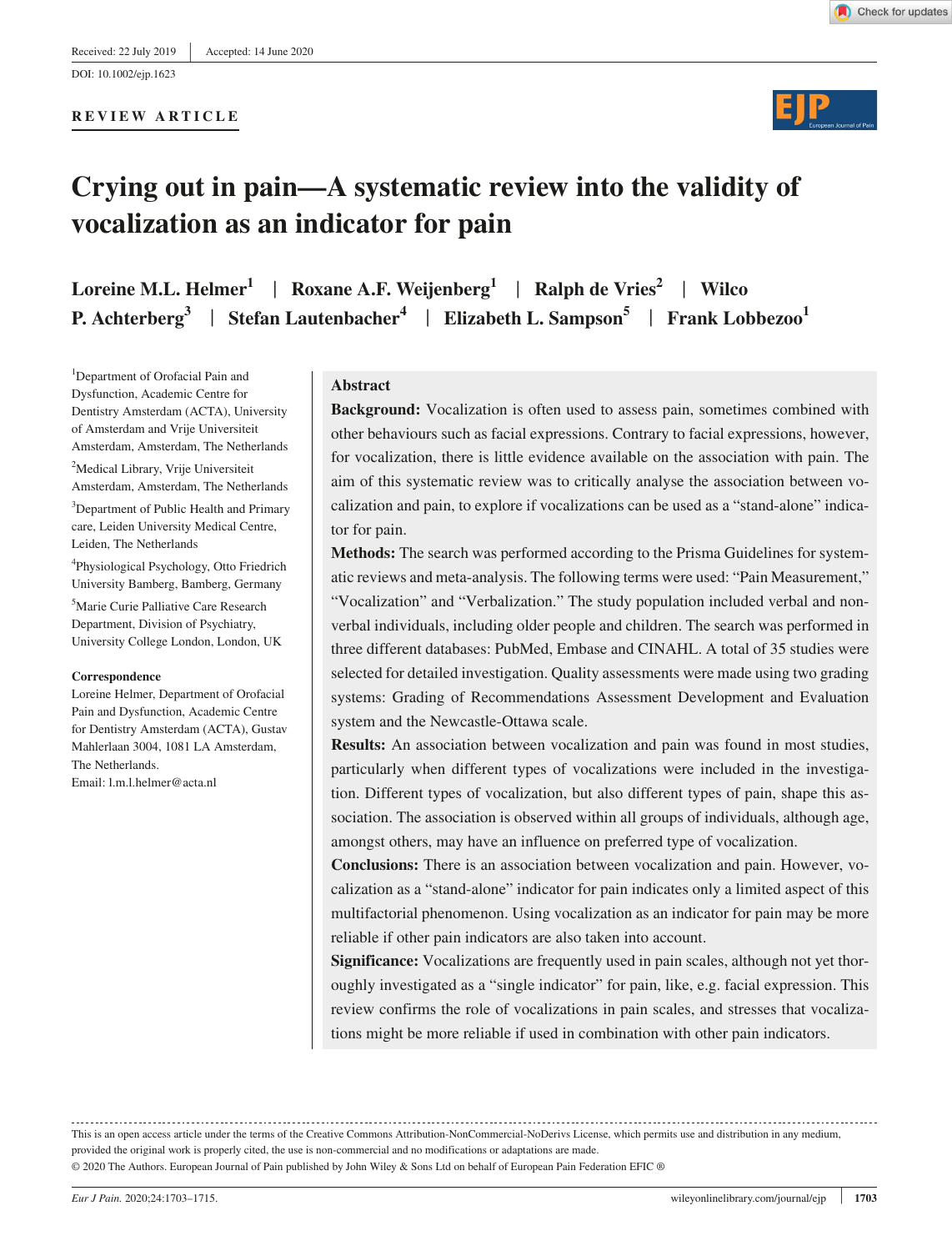# **1** | **INTRODUCTION**

Pain assessment in the 21st century is still in its infancy (Lautenbacher, 2014). Pain is defined by the International Association of Pain (IASP) as "An unpleasant sensory and emotional experience associated with actual or potential tissue damage, or described in terms of such damage (IASP, 1979)." It is a personal and subjective experience (Davis, 2011). Therefore, self-report, either spontaneous or after being asked about pain with questionnaires and/or rating scales (Oosterman & Brazil, 2015), is considered the gold standard (Gregory, 2015; Stahnisch, 2015) for pain assessment. Those who are unable to verbally communicate their pain, such as older people with cognitive impairment caused by dementia and people with stroke or brain injuries, but also younger children, are completely dependent on others to be attentive to nonverbal signs of pain (Craig, 2009). These include facial expressions (e.g. grimace, frown, opened mouth), altered activity patterns (Corbett et al., 2014), body movements (e.g. rigid, tense body posture; restricted movement) and vocalizations (e.g. screaming, groaning, sighing). Of all nonverbal signs of pain, facial expression has been thoroughly investigated and recent reviews confirm an association between facial expression and pain (Kunz, Meixner, & Lautenbacher, 2018; Lautenbacher & Kunz, 2017). To our knowledge, there are no reviews on the possible association between vocalization and pain.

Vocalization is the utterance of sounds, noises and words using the vocal apparatus. Vocalization incorporates all verbalizations, such as mentioning pain or using offensive words (but not in the self-conscious and intentional form as in self-reporting pain), and non-verbal vocalizations such as moaning, crying and groaning (Corbett et al., 2014). Sometimes, changes in respiration are also included in the definition of vocalization, e.g. sighing (Waters, Riordan, Keefe, & Lefebvre, 2008). According to the American Geriatric Society (AGS), vocalizations can be categorized as: verbal utterances, nonverbal utterances and breathing. The AGS points vocalization out as a common pain behaviour, including the following items: sighing, moaning, groaning, grunting, chanting, calling out, noisy breathing, asking for help and being verbally abusive (Corbett et al., 2014). However, the AGS does not categorize crying as a vocalization, but as a mental status change (Corbett et al., 2014).

Although vocalization is often mentioned in studies investigating pain, most studies do not directly investigate the association between vocalizations and pain. Other lines of research focus on creating, comparing or validating different types of pain scales (Fuchs-Lacelle et al., 2003; Newman et al., 2005; Snoek, Timmers, Albertyn, & van Dijk, 2015; Strong, Ashton, & Chant, 1991; van Herk, van Dijk, Baar, Tibboel, & de Wit, 2007; Weiner, Peterson, Logue, & Keefe, 1998; Weiner, Pieper, McConnell, Martinez, & Keefe, 1996; Wood et al., 2004), operating under the assumption that vocalizations are a valid indicator for pain (Basler et al., 2006; Cook, Roddey, Bamer, Amtmann, & Keefe, 2013; Hesselgard, Larsson, Romner, Strömblad, & Reinstrup, 2007; Schuler et al., 2007). In these studies, vocalization is often given the same status as pain indicators that have been extensively studied, such as facial expression. Facial expression has been widely accepted as a pain indicator and available studies even allow reviews specified for types of facial expression as indicators for pain (Kunz et al., 2018). Such studies are not yet available for vocalization, but nonetheless, vocalization is used to prove the presence of pain. Clarity about the association between vocalization and pain would provide analgesic medication trials and developers of pain scales insight into the validity of the use of vocalization.

Hence, the objective of this systematic review was to investigate if vocalizations are a valid indicator for pain in different groups of subjects, including children, older persons and people who are cognitively impaired.

#### **2** | **METHODS**

#### **2.1** | **Literature search**

A review protocol was developed based on the Preferred Reporting Items for Systematic Reviews and Meta-Analysis (PRISMA) statement [\(www.prisma-statement.org\)](http://www.prisma-statement.org).

A comprehensive search was performed in the bibliographic databases PubMed, [Embase.com](http://Embase.com) and Ebsco/ CINAHL Library, in collaboration with a medical librarian. Databases were searched from inception up to January 29, 2019. The following terms were used (including synonyms and closely related words) as index terms or free-text words:

"Pain Measurement" AND ("Vocalization" OR "Verbalization"). The search was performed without date, language or publication status restriction. Duplicate studies were excluded. The full search strategies for all databases can be found in the Supplementary Information.

#### **2.2** | **Study selection**

Two reviewers (LH and RW) independently screened the titles and abstracts. Exclusion criteria were defined as no vocalization, no pain involved, reviews, comparison of pain scales with no possibility of extracting data on vocalization, no separate measure of vocalization and no animal studies. To avoid circular reasoning, studies based on a presumed causal relationship between pain and vocalization were also excluded. Experiments, observational studies and randomized controlled trials investigating the relationship between vocalization and pain were all included. If the association between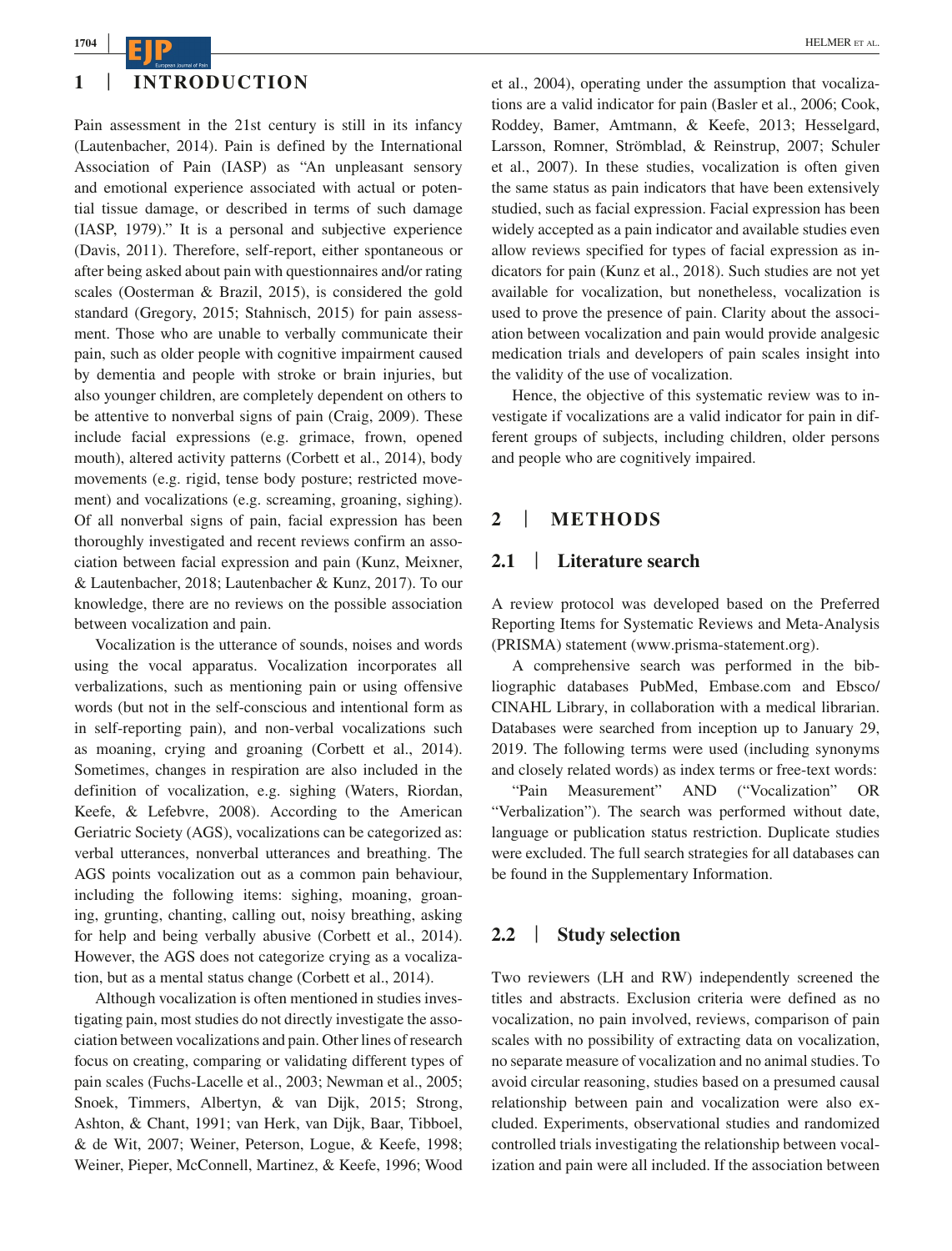vocalization and pain was not the primary goal of the study, but data were available to investigate the association, the study was also included. Children, older people and ill and healthy humans were investigated. All types of vocalization were included. Some authors classified crying as a vocalization. Therefore, crying was also included. Following title and abstract screening, the full-text studies were assessed. After removing duplicates, 568 studies were selected. Additionally, one study was added after hand-searching the literature lists of relevant studies. See Figure 1 for a flowchart.

To give a better overview of the selected studies, a distinction was made between studies that directly investigated vocalization in participants and studies that retrieved their information through focus groups and questionnaires for experienced caregivers. This second group of studies is addressed separately under the heading "Expert opinions."

# **2.3** | **Quality assessment**

After screening and assessment of full-text studies, all selected studies were rated according to the Grading of Recommendations Assessment Development and Evaluation quality evaluation system (GRADE) (Atkins et al., 2004). In



**FIGURE 1** Flowchart of the included and excluded studies, according to PRISMA 2009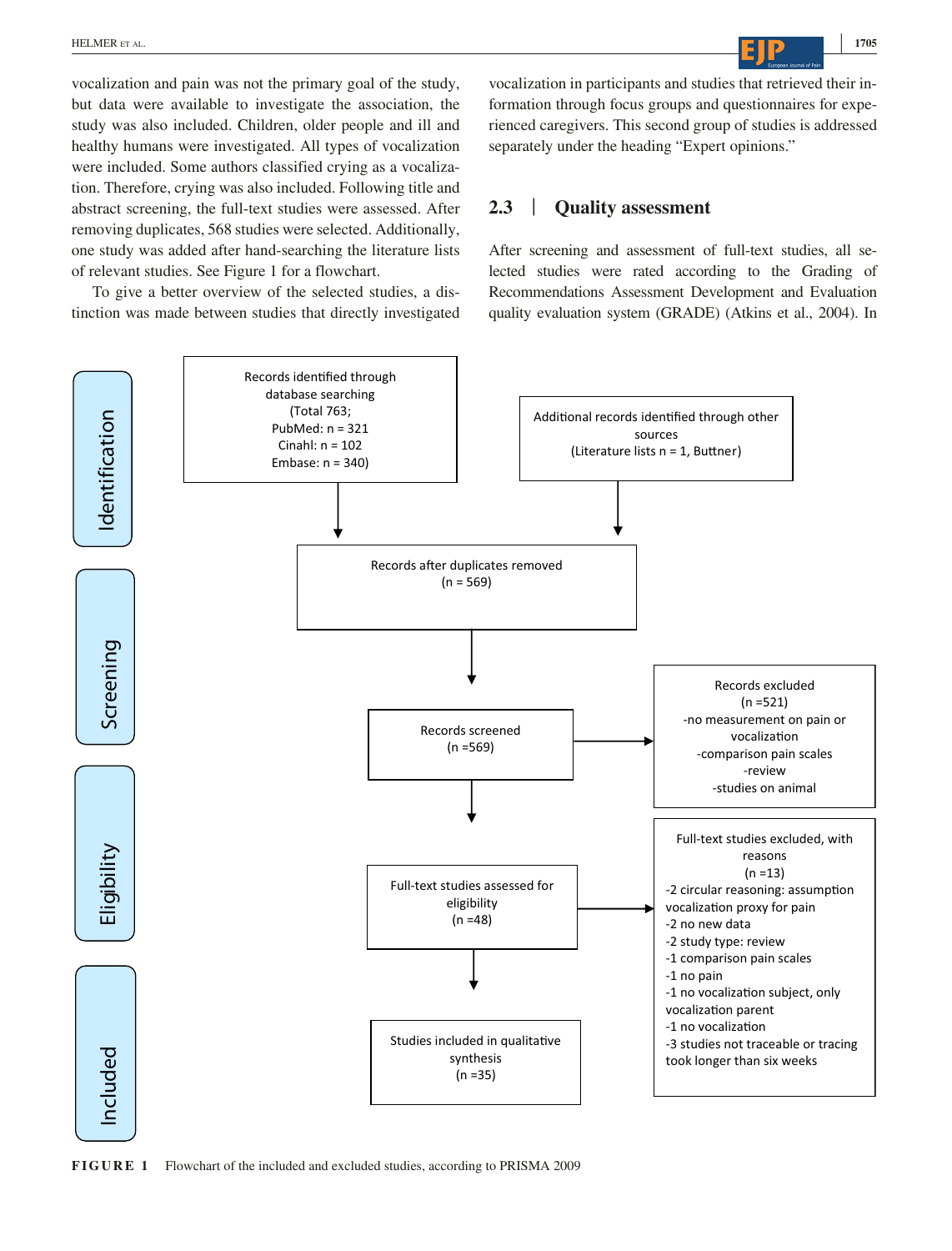brief, a study is rated high if it is a randomized controlled trial, low in case of an observational study and very low for all other types of study. This qualification is then further refined by assessing other aspects including the presence of inconsistencies and risk of bias, in which case the study is "downgraded." The presence of a strong association, evidence of a dose–response gradient or control of confounders that would have reduced the effect is then assessed and if indicated, the study is upgraded. The outcome is one of four categories: "High," "Moderate," "Low" and "Very low." Most of the included studies, however, were cohort studies. To rate these studies with more nuance, an additional quality assessment tool was used, viz., the Newcastle-Ottawa Scale (NOS), which is appropriate for non-randomized studies (Wells et al., 2013). According to the NOS, a study is awarded stars (range 0–9) by assessing three different components. A maximum of four stars can be awarded concerning the selection of the cohort. A fifth star is given for the comparability of this cohort, based on the study design or analysis, any additional control group accounts for a sixth star. Three more stars are awarded in the component "outcome," with questions concerning assessment and follow-up (Wells et al., 2013).

# **3** | **RESULTS**

# **3.1** | **Search results**

The literature search yielded 321 studies through PubMed, 340 through Embase and 102 throughCINAHL. One additional study was added by the authors after the manual search. After initial screening, 521 studies were excluded and another 13 were excluded based on the full text. A total of 35 studies met the inclusion criteria. Figure 1 represents the flow of the selection process.

#### **3.2** | **Characteristics of selected studies**

The 35 included studies describing the role of vocalization as an indicator for pain were published between 1982 and 2017. All of these studies were observational. After evaluating the quality of included studies with GRADE, nine studies were rated "Moderate," 24 studies were rated "Low," and two "Very low." Additionally, all cohort studies (22/35) were also rated according to the NOS scale. The number of stars appointed after application of the NOS ranged from three to six. The results of these assessments are presented in the Supplementary Information (tables A and B). Tables C and D of the Supplementary Information provide an extended version of the study characteristics.

Of all 35 studies, 22 studies gathered the results by directly observing the subjects. These studies are classified per group: children (10/22), adults (9/22) and older persons

(3/22). In these studies, different pain behaviours were included, varying from just crying or sighing to a variety of behaviours, including vocalization. The results are summarized in Table 1.

In Table 2, the information of the other 13 studies is summarized. These studies obtained their results through questionnaires and focus groups of experienced caregivers. They will be discussed separately under the heading "Expert opinions."

# **3.3** | **Type of vocalization**

Of all 22 direct-observational studies, seven studies examined vocalization in general (7/22) and ten investigated one or two types of vocalization (10/22), e.g. only sighing or crying and verbalization. More than three different types of vocalization were investigated in only five studies (5/22) (Esfahlan, Safiri, Lotfi, Zamanzadeh, & Babapoor, 2017; Puntillo et al., 2004; Rossato & Angelo, 1999; Roulin & Ramelet, 2015; van der Putten & Vlaskamp, 2011). These vocalizations were crying, sighing, moaning, groaning, verbalizations, whimpering, growling, screaming, howling, yelling, gasping, sobbing, penetrating sounds of restlessness, breathing, verbal protest and vocalization stops.

An association between pain and vocalization was found in 16 out of 22 studies. Four out of five studies on crying found an association with pain (Büttner & Finke, 2000; Dale, 1989; Maitre et al., 2017; Rossato & Angelo, 1999; Warnock, 2003). A total of six studies did not find an association between vocalization and pain, three of which investigated sighing and pain (Robbins, Mehl, Holleran, & Kasle, 2011; Shega et al., 2008; Waters et al., 2008) and one investigated verbalization and pain (Stanford, Chambers, Craig, McGrath, & Cassidy, 2005). Most studies (3/4) that investigated more than three different vocalizations found an association between these vocalizations and pain (Esfahlan et al., 2017; Puntillo et al., 2004; Rossato & Angelo, 1999; van der Putten & Vlaskamp, 2011). Overall, the studies that included more than three vocalizations scored relatively highly on quality assessment (GRADE either 2. Moderate or 3. Low and NOS 4 to 6 stars) and four out of five concluded an association between vocalization and pain (Esfahlan et al., 2017; Puntillo et al., 2004; Rossato & Angelo, 1999; Roulin & Ramelet, 2015; van der Putten & Vlaskamp, 2011).

# **3.4** | **Type of pain**

Some studies specified in type of pain investigated, i.e. acute or chronic. All studies on chronic pain investigated a possible association with sighing, and two out of three did not find an association (Keefe & Block, 1982; Robbins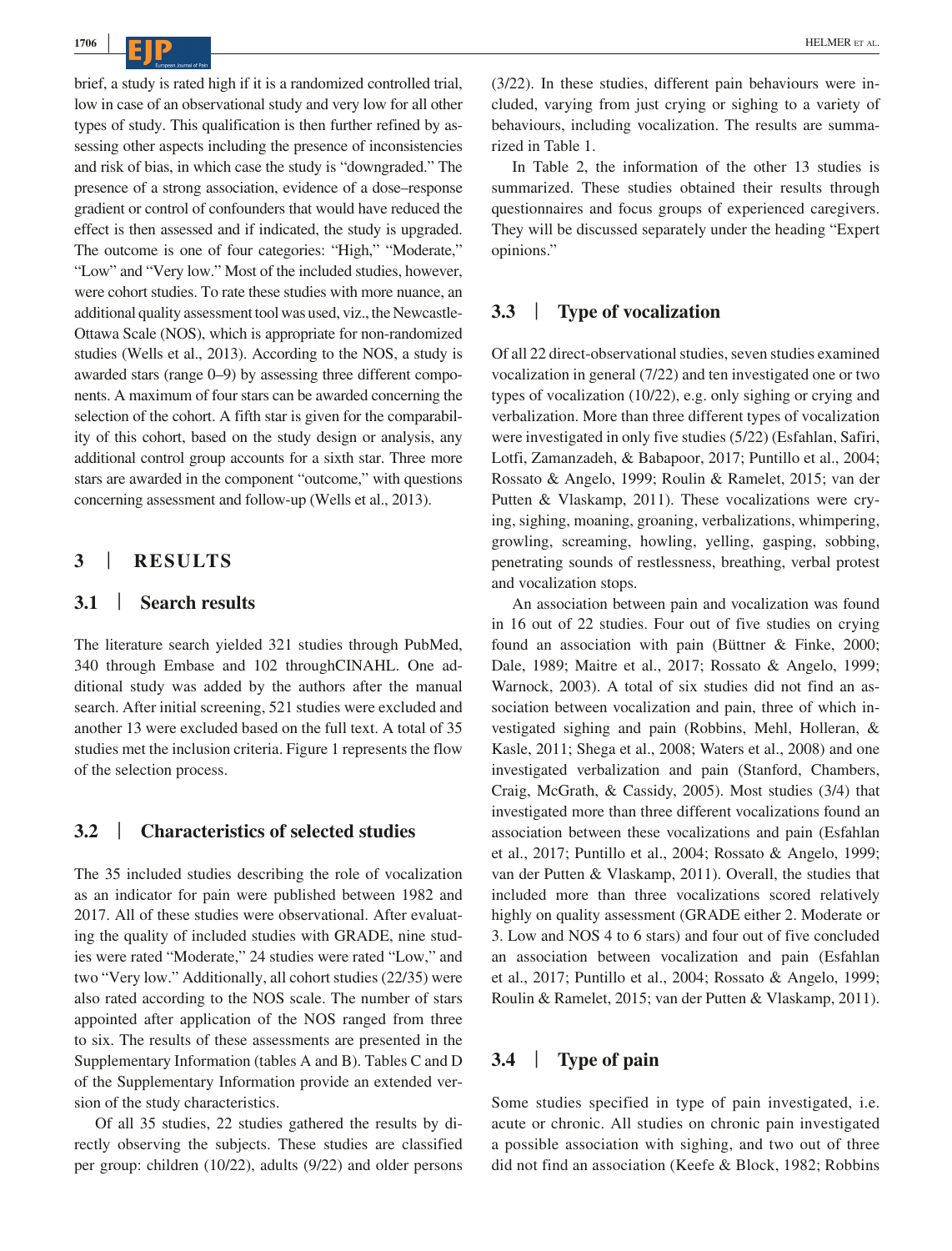| TABLE 1                             |                                              |                                                                                                  | Included studies with information specific to the association between pain and vocalization, Grade and NOS scores: Direct observation                                                       |                                                                               |                                                                         |                                                                     |
|-------------------------------------|----------------------------------------------|--------------------------------------------------------------------------------------------------|---------------------------------------------------------------------------------------------------------------------------------------------------------------------------------------------|-------------------------------------------------------------------------------|-------------------------------------------------------------------------|---------------------------------------------------------------------|
| Study                               | Sample size                                  | Vocalizations                                                                                    | Conclusion vocalization                                                                                                                                                                     | Conclusion relevant to<br>review                                              | <b>GRADE</b><br>$\ensuremath{\mathrm{score}}^{\ensuremath{\mathrm{a}}}$ | Newcastle-Ottowa Scale<br>(NOS) score, number of<br>${\bf stars^b}$ |
| Finke (2000)<br>Büttner and         | young children<br>584 newborns/              | crying, verbalization                                                                            | pain, verbalization was not a reliable pain indicator<br>crying amongst other was an important indicator for                                                                                | positive association crying<br>and acute pain                                 | 3.10w                                                                   | 3                                                                   |
| Dale (1989)                         | 30 infants                                   | crying                                                                                           | DTP injections led in all cases to crying                                                                                                                                                   | positive association crying<br>and acute pain                                 | 3.10w                                                                   | $\epsilon$                                                          |
| Dubois et al.<br>(2008)             | 47 children                                  | vocalization                                                                                     | there was significantly more vocalization<br>postoperative than preoperative                                                                                                                | vocalization and acute<br>positive association<br>pain                        | 2. moderate                                                             | 5                                                                   |
| et al. (1993)<br>Elander            | 12 infants                                   | vocalization                                                                                     | vocalization occurred, though maybe (not only)<br>related to pain, although pain scales indicated<br>insufficient pain relief                                                               | vocalization and acute<br>positive association<br>pain                        | 4. very low                                                             | 5                                                                   |
| et al. (2017)<br>Esfahlan           | patients, age<br>$15-60$ years<br>$100$ burn | moaning, groaning,<br>vocalization, crying,<br>vocalization stops <sup>c</sup><br>verbalization, | significantly with self-reported pain; an association<br>Moaning, crying and vocalization stops associated<br>between self-reported pain and groaning and<br>verbalization is not mentioned | vocalization and pain<br>positive association                                 | 2. moderate                                                             | $\sigma$                                                            |
| Keefe and<br>(1982)<br><b>Block</b> | 27 patients with<br>low back pain            | sighing                                                                                          | sighing amongst other was an important indicator<br>for pain                                                                                                                                | positive association sighing<br>and chronic pain                              | 2. moderate                                                             | $\circ$                                                             |
| et al. (2017)<br>Maitre             | 54 infants                                   | crying                                                                                           | crying in newborns is not a specific marker for pain                                                                                                                                        | no association crying and<br>acute pain                                       | 3.10w                                                                   | $\circ$                                                             |
| et al. (2003)<br>Manfredi           | 9 older persons                              | vocalization                                                                                     | combination facial expression and vocalization are<br>associated with pain                                                                                                                  | expression and acute pain<br>vocalization with facial<br>positive association | 3.10w                                                                   | 5                                                                   |
| et al. (2018)<br>Nazari             | 35 patients of the<br>intensive care<br>unit | sighing, moaning                                                                                 | Pain behaviours included sighing and moaning                                                                                                                                                | vocalization and pain<br>positive association                                 | 2. moderate                                                             | $\circ$                                                             |
| Nabih et al.<br>Oueriagli<br>(2016) | 40 children                                  | vocalization                                                                                     | the majority of the autistic children vocalized after<br>the painful stimulus                                                                                                               | vocalization and acute<br>positive association<br>pain                        | 3.10w                                                                   | $\mathfrak{c}$                                                      |
| et al. (2004)<br>Puntillo           | 5,957 adults                                 | screaming, whimpering,<br>verbalization, moaning,<br>crying                                      | verbalizations and moaning increased significantly<br>pain on screaming, whimpering and crying is not<br>during procedural pain; an effect of procedural<br>mentioned                       | vocalization and acute<br>positive association<br>pain                        | 2. moderate                                                             | 5                                                                   |
| et al. (2011)<br>Robbins            | 13 female adults                             | sighing                                                                                          | no significant relation between sighing and pain                                                                                                                                            | no association sighing and<br>chronic pain                                    | 2. moderate                                                             | $\circ$                                                             |
|                                     |                                              |                                                                                                  |                                                                                                                                                                                             |                                                                               |                                                                         | (Continues)                                                         |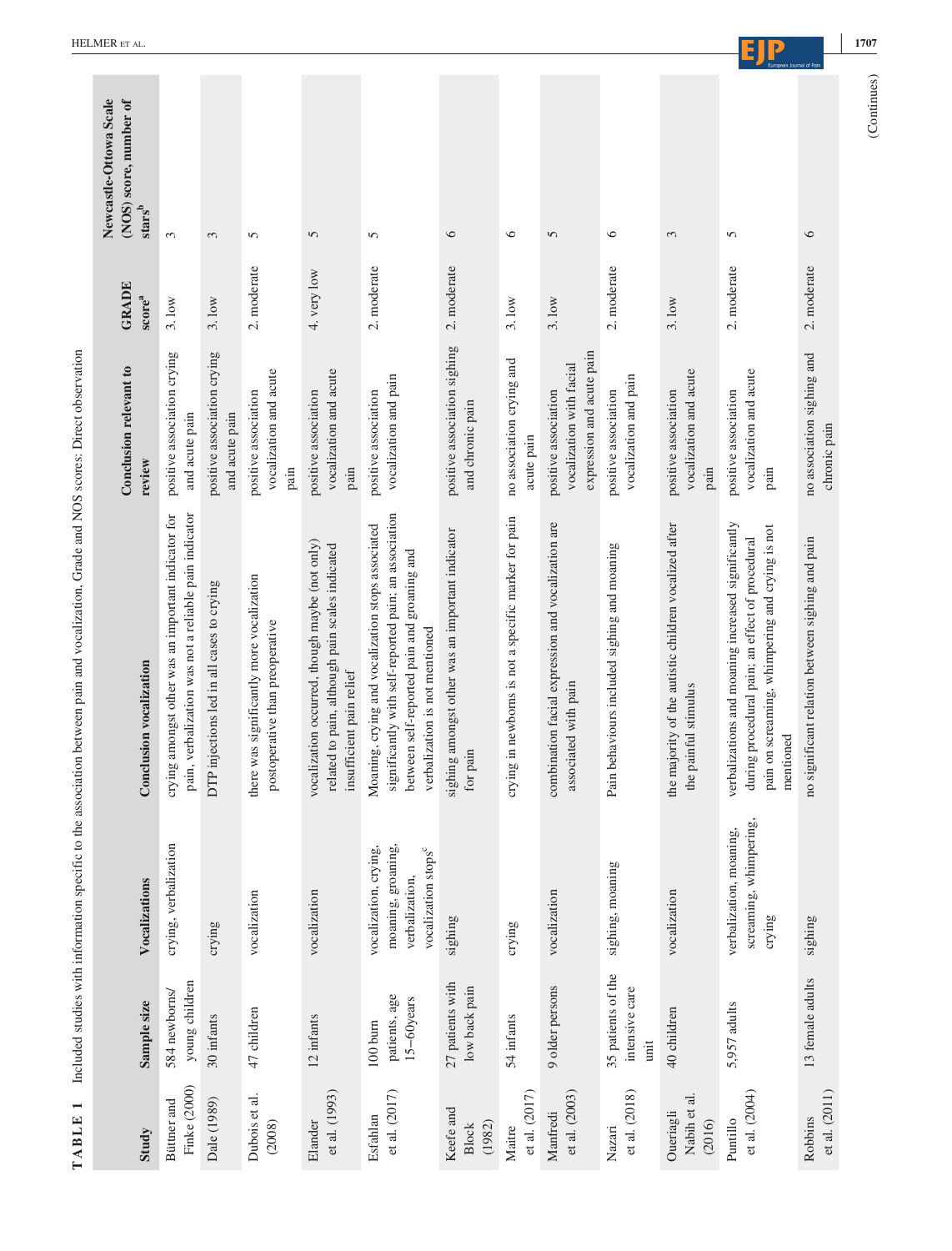| Study                                       | Sample size                                           | Vocalizations                                                                                | Conclusion vocalization                                                                                                                                                                                                                                                                                         | Conclusion relevant to<br>review                                                                              | <b>GRADE</b><br>score <sup>a</sup> | Newcastle-Ottowa Scale<br>(NOS) score, number of<br>${\bf stars}^{\bf b}$ |
|---------------------------------------------|-------------------------------------------------------|----------------------------------------------------------------------------------------------|-----------------------------------------------------------------------------------------------------------------------------------------------------------------------------------------------------------------------------------------------------------------------------------------------------------------|---------------------------------------------------------------------------------------------------------------|------------------------------------|---------------------------------------------------------------------------|
| Rossato and<br>Angelo<br>(1999)             | 41 children                                           | screaming, groaning<br>vocalization, crying,<br>sobbing, breathing,                          | with pain in 10%-20% of the children, breathing<br>for pain, groaning and sobbing were associated<br>crying and screaming are important indicators<br>showed no association with pain                                                                                                                           | vocalization and pain<br>positive association                                                                 | 3.10w                              | $\circ$                                                                   |
| Roulin and<br>Ramelet<br>(2015)             | 116 patients with<br>brain injury                     | screaming & howling,<br>Groaning & moaning,<br>crying, sighing                               | None of the vocalizations were significantly<br>associated with pain                                                                                                                                                                                                                                            | no association vocalization<br>and pain                                                                       | 3.10w                              | $\circ$                                                                   |
| et al. (2008)<br>Shega                      | 77 older persons                                      | sighing                                                                                      | sighing is not an important indicator for pain                                                                                                                                                                                                                                                                  | no association sighing and<br>pain                                                                            | 3.10w                              | $\circ$                                                                   |
| et al. (2005)<br>Stanford                   | 58 children                                           | verbalization                                                                                | only half of the children used verbalization to<br>express pain                                                                                                                                                                                                                                                 | verbalization and pain<br>no association                                                                      | 2. moderate                        | 5                                                                         |
| et al. (2014)<br>Takai                      | 252 older persons                                     | vocalization                                                                                 | vocalization associated significantly with self-<br>reported pain                                                                                                                                                                                                                                               | vocalization and pain<br>positive association                                                                 | 2. moderate                        | 5                                                                         |
| et al. $(2014)$<br>Topolovec-<br>Vranic     | 32 patients with<br>brain injury                      | vocalization                                                                                 | vocalization associated with self-reported pain                                                                                                                                                                                                                                                                 | vocalization and acute<br>positive association<br>pain                                                        | 3.10W                              | $\circ$                                                                   |
| van den Berg<br>et al. (2005)               | selected for<br>caesarean<br>43 women<br>delivery     | vocalization                                                                                 | vocalization scores differed significantly between<br>the lidocaine and the control group                                                                                                                                                                                                                       | vocalization and pain<br>positive association                                                                 | 2. moderate                        | 4                                                                         |
| Putten and<br>Vlaskamp<br>van der<br>(2011) | 32 children and<br>adults                             | sounds of restlessness<br>Moaning & groaning,<br>sobbing, penetrating<br>crying/gasping $\&$ | restlessness for pain expression. Crying/gasping &<br>sobbing were rarely observed and not associated<br>groaning. Children use penetrating sounds of<br>adults express pain mostly by moaning and<br>with pain.                                                                                                | pain in adults, penetrating<br>moaning/groaning and<br>positive association<br>sounds and pain in<br>children | 3.10w                              | 4                                                                         |
| Warnock<br>(2003)                           | 4 newborn males                                       | vocalization, crying                                                                         | crying with high-pitched screeches was an indicator<br>for pain                                                                                                                                                                                                                                                 | specific type of crying<br>positive association<br>and pain                                                   | 3.1 <sub>ow</sub>                  | 5                                                                         |
| et al. (2008)<br>Waters                     | arthritis patients<br>92 rheumatoid                   | sighing                                                                                      | sighing is not an important indicator for pain                                                                                                                                                                                                                                                                  | no association sighing and<br>chronic pain                                                                    | 4. very low                        | 4                                                                         |
|                                             | representative, no stars in case of a selected group. | <sup>b</sup> A study can be awarded with one or two stars depending on the answer of each    | question, e.g. question S1 about the representativeness of the cohort investigated: One star if the cohort was representative or somewhat<br>Abbreviations: human: human study; GRADE: Grading of Recommendations Assessment Development and Evaluation quality evaluation system; NOS: Newcastle-Ottawa Scale. |                                                                                                               |                                    |                                                                           |

<sup>6</sup>Vocalization stops are also included in these articles as a pain behaviour in the category "vocalization." cVocalization stops are also included in these articles as a pain behaviour in the category "vocalization."

<sup>a</sup>A study is classified depending on the design (RCT, observational, etc.) and can ascend of escend depending on report of bias, calculation of power, strength of evidence or in case of a dose-response gradient. A study is classified depending on the design (RCT, observational, etc.) and can ascend or descend depending on report of bias, calculation of power, strength of evidence or in case of a dose–response gradient.

**TABLE 1** (Continued)

TABLE 1 (Continued)

**|**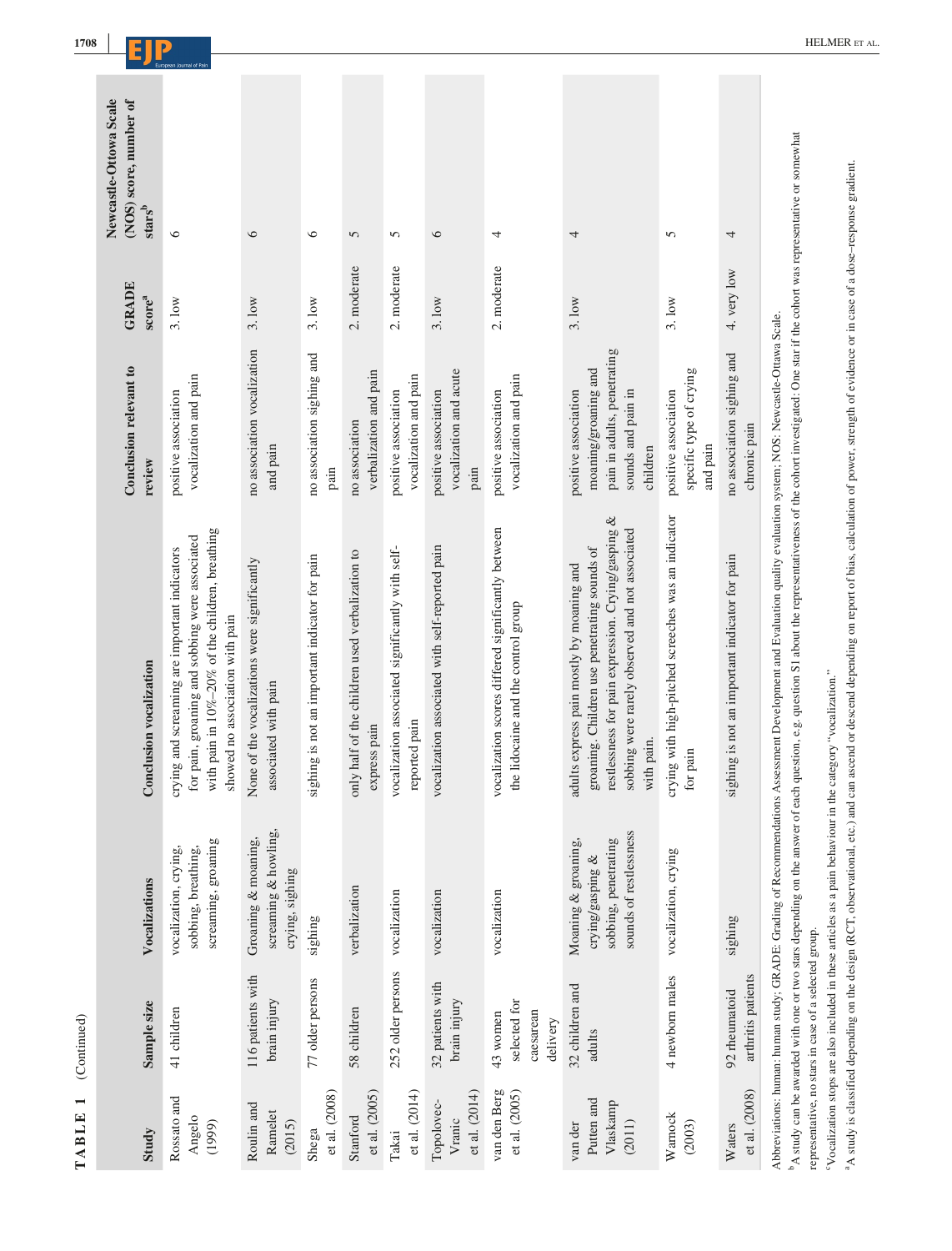et al., 2011; Waters et al., 2008). In the studies investigating acute pain, however, the results were very different. Seven out of eight studies found an association between acute pain and vocalization (Büttner & Finke, 2000; Dale, 1989; Dubois, Bringuier, Capdevilla, & Pry, 2008; Elander, Hellstrom, & Qvarnstrom, 1993; Maitre et al., 2017; Manfredi, Breuer, Meier, & Libow, 2003; Oueriagli Nabih et al., 2016; Puntillo et al., 2004). One of these studies could only correlate vocalization and pain when accompanied by facial expression (Manfredi et al., 2003). Type of pain seems to play a role in the association with vocalization, and acute pain, rather than chronic pain, appears to have an association. Quality scores on the GRADE and NOS scales ranged from low to high, both in studies that did and did not find an association.

## **3.5** | **Paediatric studies**

Ten studies included children. They reported on postoperative pain (3/10), pain due to a painful stimulus like vaccine injection (6/10) or during a planned care moment (1/10). In this latter case, pain was presumed to be present (van der Putten & Vlaskamp, 2011). The study investigated people with profound intellectual and multiple disabilities. The researchers included adults as well as children. The authors found different vocalizations to correlate with pain in adults and children, with children making more often penetrating sounds of restlessness and adults using moaning and groaning more often to express their pain (van der Putten & Vlaskamp, 2011).

Eight out of these ten studies found an association between pain and vocalization. The studies that did not find an association, investigated only verbalization or only crying. The study on verbalization found that 48.3% of all children (age range 4–6 years) used verbalizations to express pain, while the remaining 51.7% did not. Younger children used verbalizations more often. The authors suggested that this could be attributed to social factors. Older children might be more influenced by the observers not to show their pain (Stanford et al., 2005). In postoperative children, crying was amongst other behavioural parameters for pain, such as facial expression and motor restlessness, important for infants as well as for toddlers (Büttner & Finke, 2000). In almost all paediatric studies (8/10), vocalization was associated with pain, while in others facial expression and motor restlessness are also labelled as important behavioural parameters for pain. These eight studies scored average on both quality assessments. The two studies that found no association between vocalization and pain scored average on the GRADE scale and high on the NOS scale. On the NOS scale, they were awarded five and six stars; however, they only investigated one type of vocalization, i.e. verbalization and crying, respectively (Maitre et al., 2017; Stanford et al., 2005).

# **3.6** | **Adult studies**

The group of nine studies on adults included patients with cognitive impairment and brain injury (Roulin & Ramelet, 2015; Topolovec-Vranic et al., 2014), although further subjects were also investigated, varying from patients in the intensive care unit (Nazari et al., 2018) to needle insertion in pregnant women (van den Berg, Sadek, Swanson, & Ghatge, 2005).

The largest group of participants in one sample consisted of 5,957 cognitive healthy and communicative adults (Puntillo et al., 2004). These adults underwent one of the following six medical procedures in a hospital setting: turning, central venous catheter insertion, wound drains removal, wound care, tracheal suctioning and femoral sheath removal. All medical procedures were given an average pain score in a previous study and turning was appointed the highest procedural pain score (Puntillo et al., 2004). Amongst the seven most frequently observed behaviours were moaning and verbal complaints; both of them were exhibited more by patients with increased procedural pain (Puntillo et al., 2004).

Six out of nine studies on adults found an association between vocalization and pain. Again, quality scores on the GRADE and NOS scales ranged from low to high, both in studies that did and in studies that did not find an association. Overall, the majority of studies found an association between vocalization and pain.

#### **3.7** | **Studies on older people**

Three included studies investigated older people only; the median age in all studies was above 75 years. Two studies found an association between vocalization and pain, albeit one of them only if combined with facial expressions (Manfredi et al., 2003; Takai, Yamamoto-Mitani, Ko, & Heilemann, 2014). In this case, dressing changes were videotaped in nine older patients with severe dementia suffering from painful decubitus ulcers. Independent viewers rated the videotapes for different pain behaviours. Facial expressions and vocalizations showed an association with the painful event with sensitivity, specificity, positive and negative predictive values all between 0.70 and 0.90. The intensity of the pain was not specified in this study (Manfredi et al., 2003). All three studies scored relatively high on the NOS scale, with five or six stars. The study that did not find an association between vocalization and pain scored best with six stars, but only included sighing (Shega et al., 2008). One study scored moderately on the GRADE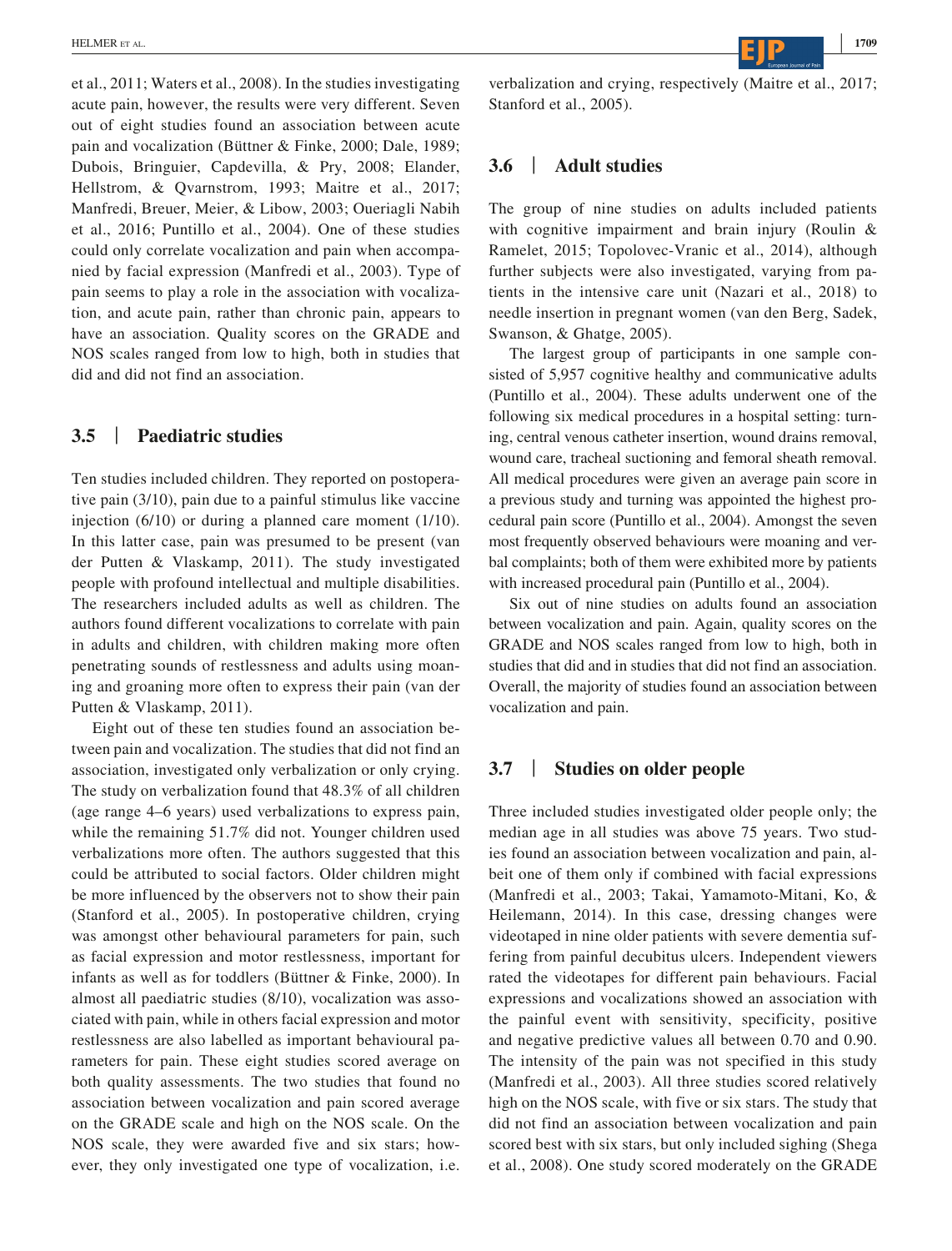| $\mathbf{c}$<br>TABLE                 |                                                           | Included studies with information specific to the association between pain and vocalization, Grade score: Expert opinion              |                                                                                                                                                 |                                                                   |                           |
|---------------------------------------|-----------------------------------------------------------|---------------------------------------------------------------------------------------------------------------------------------------|-------------------------------------------------------------------------------------------------------------------------------------------------|-------------------------------------------------------------------|---------------------------|
| Study                                 | Sample size                                               | Vocalizations                                                                                                                         | <b>Conclusion vocalization</b>                                                                                                                  | Conclusion relevant to<br>review                                  | <b>GRADE</b> <sup>a</sup> |
| Abbey and Abbey<br>(2009)             | 598 residential care<br>facilities                        | vocalization                                                                                                                          | vocalization was found important by most caretakers<br>for assessing pain                                                                       | vocalization and pain<br>positive association                     | 3.10w                     |
| Cohen-Mansfield and<br>Creedon (2002) | 72 nursing staff members                                  | vocalization                                                                                                                          | repetitive vocalizations are an important behavioural<br>parameter for pain                                                                     | vocalization and pain<br>positive association                     | 3.10w                     |
| Decker (2009)                         | 16 nurses                                                 | vocalization, sighing, moaning,<br>crying, yelling                                                                                    | Sighing, moaning, crying and yelling were identified<br>as a behavioural indicators for pain                                                    | vocalization and pain<br>positive association                     | 3.10w                     |
| Gélinas et al. (2018)                 | 77 clinicians, adult<br>neuroscience                      | moaning, verbal complaints                                                                                                            | moaning and verbal complaints were identified as<br>important pain behaviour by clinicians                                                      | vocalization and pain<br>positive association                     | 3.10w                     |
| Igier et al. (2014)                   | 79 nurses                                                 | verbalizations - complains of pain                                                                                                    | patient verbalizations had a significant effect on the<br>judged pain level                                                                     | verbalization and judged<br>positive association<br>level of pain | 3.10w                     |
| Kovach et al. (2000)                  | 30 nurses                                                 | vocalization                                                                                                                          | moaning, crying and specific/nonspecific verbal<br>behaviour were rated important behavioural<br>indicators for pain                            | vocalization and pain<br>positive association                     | 3.10w                     |
| Pereira et al. (2011)                 | patients with cognitive<br>19 caretakers of<br>impairment | vocalization, moaning, groaning,<br>crying, yelling                                                                                   | moaning, groaning and crying are pain behaviours,<br>yelling is not                                                                             | vocalization and pain<br>positive association                     | 3.1ow                     |
| Rose et al. (2011)                    | 140 nurses                                                | vocalization                                                                                                                          | vocalization was found important by most nurses for<br>assessing pain                                                                           | vocalization and pain<br>positive association                     | 3.1ow                     |
| Solodiuk (2013)                       | parents of 50 nonverbal<br>children                       | vocalization, whimpering, growl,<br>crying, screaming, howling,<br>yelling, vocalization stops <sup>b</sup>                           | vocalization was identified as a behavioural indicator<br>for pain, different types of vocalization were not<br>specified in the result section | vocalization and pain<br>positive association                     | 3.10w                     |
| Swiggum et al. (2010)                 | 13 physical therapists                                    | vocalization                                                                                                                          | vocalization was identified as a behavioural indicator<br>for pain                                                                              | vocalization and pain<br>positive association                     | 3.10W                     |
| Symons et al. (2013)                  | caregivers of 44 patients                                 | vocalization                                                                                                                          | vocalization was identified as a behavioural indicator<br>for pain                                                                              | vocalization and pain<br>positive association                     | 3.10w                     |
| van Iersel et al. (2006)              | 185 care providers                                        | vocalization                                                                                                                          | vocalization was found important by most nurses for<br>assessing pain                                                                           | vocalization and pain<br>positive association                     | 3.10w                     |
| Zwakhalen et al. (2004)               | 135 nurses                                                | vocalization                                                                                                                          | vocalization was found important by most nurses for<br>assessing pain                                                                           | vocalization and pain<br>positive association                     | 3.10w                     |
|                                       |                                                           | Abbreviations: eo: expert opinion; GRADE: Grading of Recommendations Assessment Development and Evaluation quality evaluation system. |                                                                                                                                                 |                                                                   |                           |

<sup>a</sup>A study is classified depending on the design (RCT, observational, etc.) and can ascend or descend depending on report of bias, calculation of power, strength of evidence or in case of a dose-response gradient.<br><sup>b</sup>Vocal A study is classified depending on the design (RCT, observational, etc.) and can ascend or descend depending on report of bias, calculation of power, strength of evidence or in case of a dose–response gradient. bVocalization stops are also included in these articles as a pain behaviour in the category "vocalization."

**|**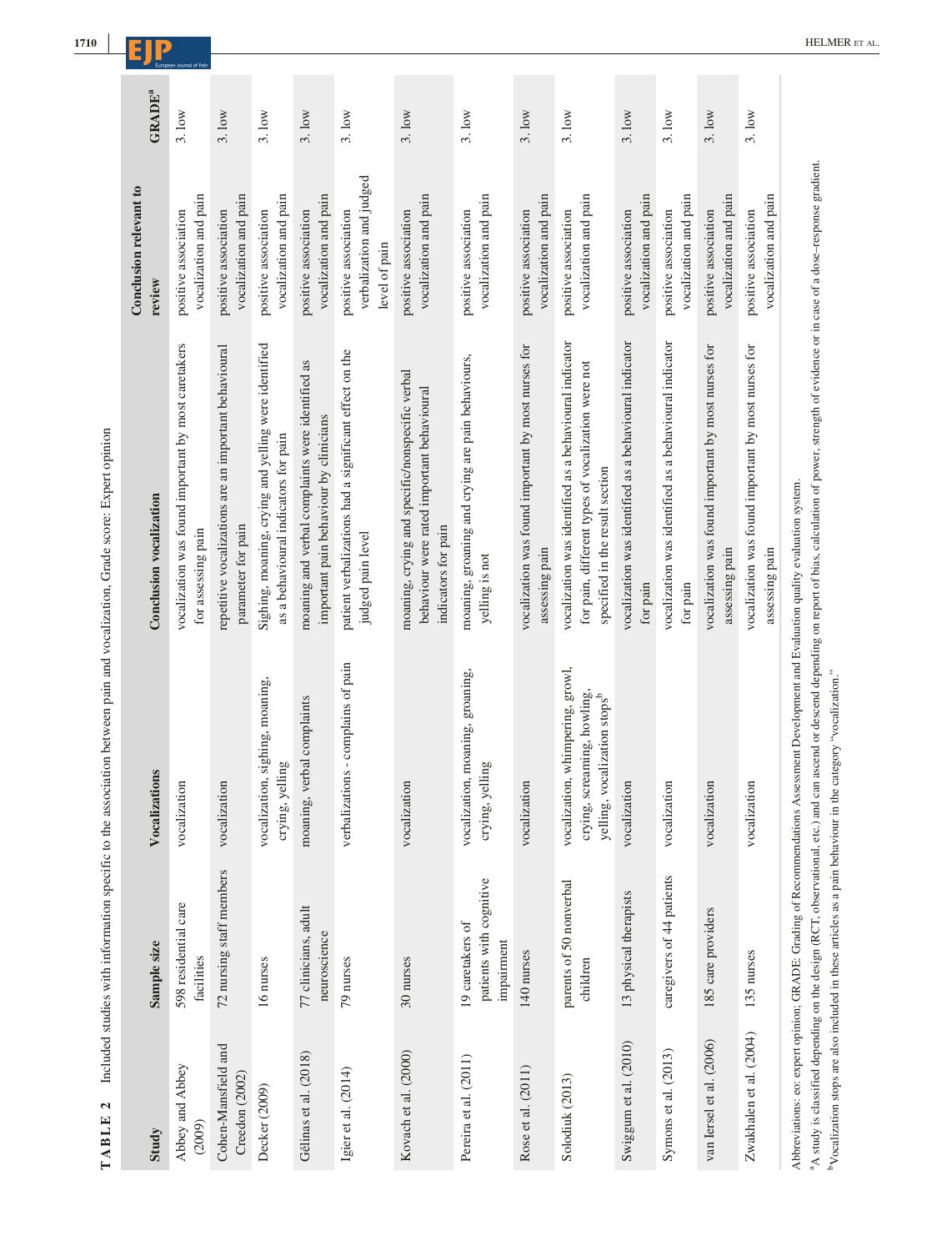scale, which is above average compared to the other studies, and found an association between vocalization and pain (Takai et al., 2014).

#### **3.8** | **Expert opinions**

Expert opinions (either physicians or nurses) were gauged through focus groups and questionnaires for experienced caregivers in thirteen studies. The outcomes are summarized in Table 2. The type of pain was not specified. The studies interviewed experts on human pain behaviour, most of them on pain behaviour in older people (6/13) or children (3/13). According to the employees of residential care facilities, the most useful pain indicators in older people are facial expression, body language and vocalization. Respondents also ranked different types of vocalizations used in different pain scales. Most highly rated and therefore more important were "calling out," moaning, groaning and crying. "No vocalization" was rated the least useful (Abbey & Abbey, 2009). There was a consensus amongst all expert opinion studies that vocalization was an important behavioural indicator for pain. Other frequently used behavioural indicators for pain were facial expression, restless body movement and tense muscles.

Four of these studies investigated more than one vocalization, all thirteen studies scored average on the GRADE scale, and all thirteen studies found an association between vocalization and pain (Abbey & Abbey, 2009; Cohen-Mansfield & Creedon, 2002; Decker, 2009; Gélinas et al., 2018; Igier, Sorum, & Mullet, 2014; Kovach, Griffie, Muchka, Noonan, & Weissman, 2000; Pereira, Morete, Bueno, & Santo, 2011; Rose et al., 2011; Solodiuk, 2013; Swiggum, Hamilton, Gleeson, Roddey, & Mitchell, 2010; Symons, Byiers, Tervo, & Beisang, 2013; van Iersel, Timmerman, & Mullie, 2006; Zwakhalen, van Dongen, Hamers, & Abu-Saad, 2004).

# **3.9** | **Quality assessment**

When comparing the grades awarded to the included studies by the two quality assessment systems, GRADE and NOS, it was found that some studies received a low GRADE score but a high NOS score. This difference can be attributed to the more specific type of questions of the NOS system in case of cohort studies. For example, one study was classified as very low by GRADE and still received 5 stars by NOS, because of describing structured observations and follow-up (Elander et al., 1993). Overall, there is little difference between the quality of studies that did and the ones that did not find an association between pain and vocalization. Therefore, no consistent conclusions can be drawn, from the GRADE or the NOS quality assessment.

## **4** | **DISCUSSION**

The aim of this systematic review was to critically analyse the presumed association between vocalization and pain, to see if vocalizations can be used as a "stand-alone" indicator for pain. An association between vocalization and pain is suggested by most of the included studies (29/35).

Divergent outcomes in studies concerning the association between vocalization and pain could be attributed to a variety of differences in measurements. In most studies, only one or a few types of vocalizations were investigated. Of studies that did not find an association, five out of six included only one type of vocalization in their investigation, e.g. only sighing or only verbalization (Maitre et al., 2017; Robbins et al., 2011; Shega et al., 2008; Stanford et al., 2005; Waters et al., 2008). Possibly, not only the quantity of different vocalizations contributes to the association with pain, but also the type of vocalization. Research has shown that some phonetic characteristics are more associated with pain than others. In particular, increased pitch and loudness of vocalization were found to be associated with pain (Lautenbacher, Salinas-Ranneberg, Niebuhr, & Kunz, 2017).

According to the American Geriatrics Society (AGS) Panel, crying is not a vocalization, but a mental status change (AGS Panel on Persistent Pain in Older Persons, 2002). Nevertheless, crying was categorized as a vocal behaviour in some of the included studies. In four out of five included studies where crying was the only vocalization investigated, an association between crying and pain was found (Büttner & Finke, 2000; Dale, 1989; Maitre et al., 2017; Rossato & Angelo, 1999; Warnock, 2003). One of those studies was in neonates. In this study, the association was found only for crying in an exhausted and weak manner (Warnock, 2003). The studies on crying included in this review mainly investigated children, some of them very young, in whom crying is the only way available to express themselves. In this case, crying might not be very specific to pain (Kurth et al., 2014; Warnock, 2003) but more related to distress. Calling out or facial features such as an eye squeeze, a nasolabial furrow or open-mouth may be clearer pain indicators (Bustos, Jaaniste, Salmon, & Champion, 2008; Warnock, 2003). Two out of three studies that investigated crying in adults did not find any association with pain (Puntillo et al., 2004; Roulin & Ramelet, 2015). Thus, crying seems to be a pain indicator in children, but this association is less specific in adults.

The associations with pain vary by type of vocalization. Moaning and pain are associated in most studies. For verbalization or screaming an association with pain is found in just under half of the cases, whereas sighing or groaning and pain are not associated in most cases. Overall, too little evidence was found to distinguish which of these types of vocalization have a lesser or stronger association with pain. The same applies to the type of pain. Although most of the studies on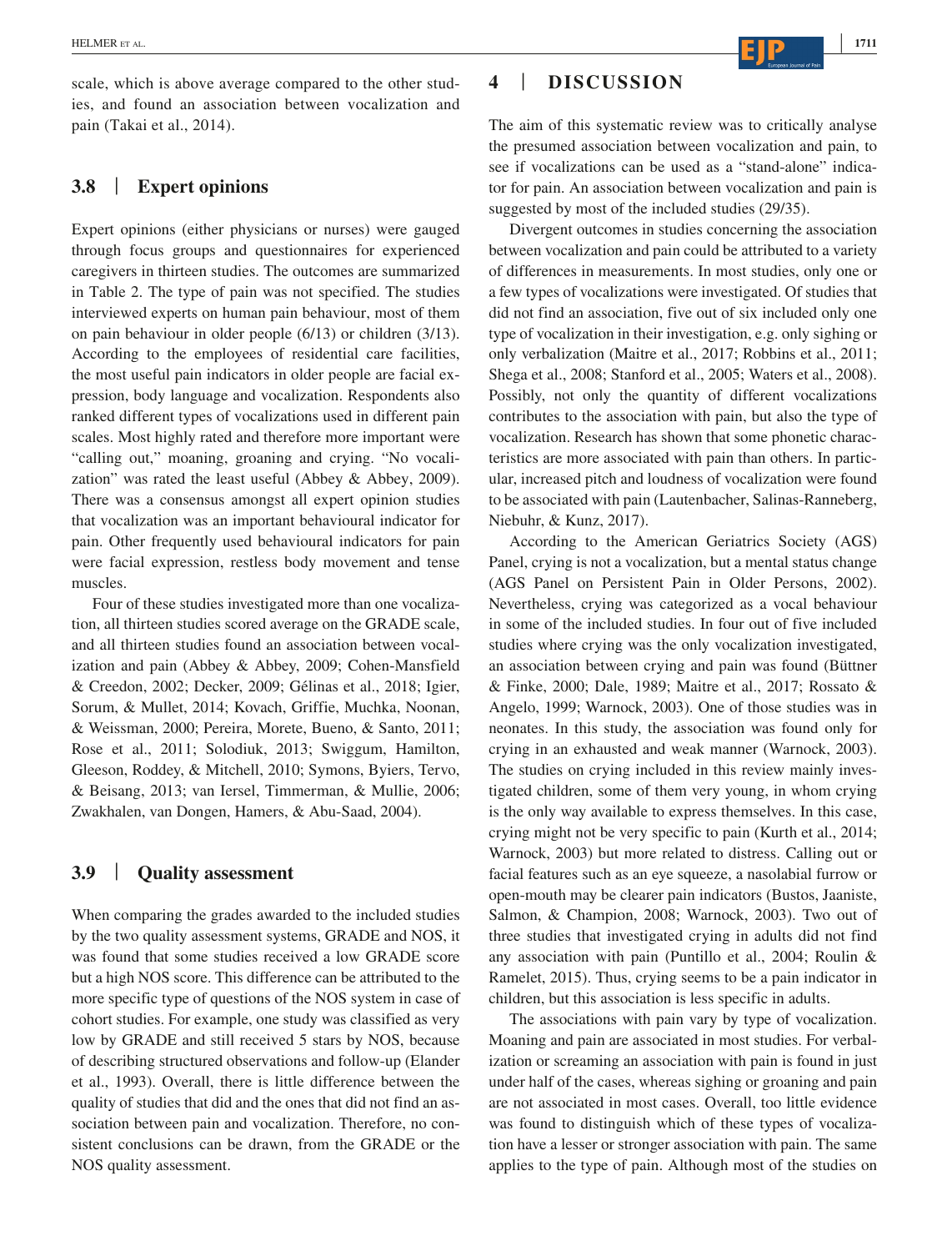**CID** HELMER ET AL.

chronic pain did not find an association with vocalization, the evidence is too weak to assume that only acute pain is associated with vocalization. In all three studies on chronic pain, the only vocalization included in the investigation was sighing, so this cannot be extrapolated to vocalization in general. It might be that different types of vocalization or different volumes of vocalization are associated with different types of pain, i.e. acute or chronic, and maybe even with intensity of pain. In a study on women in labour, medical staff were able to distinguish between the first and second stages of childbirth by listening to recordings of vocalizations (Baker & Kenner, 1993).

Two studies included in this review investigated not only a variety of different vocalizations, but also a decrease in vocalization; of those, the observational study found that this decrease could indicate the presence of pain (Solodiuk, 2013). This is also seen in children experiencing posttraumatic stress symptoms: up until a month after a burn, they displayed fewer smiles and vocalizations (Stoddard et al., 2006).

The literature shows that, amongst others, temperament, coping behaviour and developmental level play a role in pain behaviour (Broome, Bates, Lillis, & McGahee, 1990; Wallace, 1989). This was also found in one of the included paediatric studies, where the authors concluded that older children are more aware of rules of social display concerning the report of pain (Stanford et al., 2005).

Children with profound intellectual and multiple disabilities more often make penetrating sounds of restlessness, while adults with such disabilities use moaning and groaning more often in response to presumed painful stimuli (van der Putten & Vlaskamp, 2011). The children and adults included in this study were observed during a planned care moment (mostly incontinence garment change). It can be questioned if this event is truly painful, or rather more uncomfortable or embarrassing. In the included study on newborns, diaper change was classified as a non-noxious event and associated with distress, not with pain (Warnock, 2003). In a study on infants (<3 years old), a clear difference was seen in behaviours related to pain and distress: pain as a result of a painful infectious disease, most frequently in HIV patients, led to more tension in the extremities, while assumed distress led to crying, moaning and alertness (Snoek et al., 2015).

Differences between participants in coping strategies are not included in this research, but might also influence pain behaviour. In the literature, a study on high catastrophizers found a difference in length of communicative pain behaviour (Sullivan, Adams, & Sullivan, 2004). Catastrophizers are individuals with an exaggerated negative mental vision during an actual or anticipated painful experience. When in the company of an observer, this behaviour was observed during a longer period than when left alone. This difference was not seen in low catastrophizers (Sullivan et al., 2004). This suggests that personality, but also the social environment, can influence communicative pain behaviour (Heathcote et al., 2015; Sullivan et al., 2004). Hence, vocalization is not exclusive to pain, but considering that distress and social interaction play a role, we can conclude there is an association between vocalization and pain.

Little high-quality evidence is available on the association between vocalization and pain. Even less evidence is available when it comes to pain measurement tools for those who cannot self-report their pain, as self-report is the gold standard in the measurement of pain (Gregory, 2015; Stahnisch, 2015). Some of the available literature on vocalization is based on the assumption that vocalization and pain correlate, leaving other factors that can influence vocalizations out of the theoretical model.

The use of GRADE as a quality assessment system in this review allowed us to rate all studies through the same system. However, it brought little nuance to the included cohort studies. Therefore, the NOS scale was used for these studies. Using the NOS, differences between cohort studies were clarified, although the included studies did not exceed six out of nine stars. Frequently, this lower quality was attributed to the study design. Future research could be improved in stronger cohort studies with control groups, structured observations and follow-up. It would also be interesting to test different types of vocalization as indicators for pain. Studies that incorporated three vocalizations or more all found an association between vocalization and pain. Therefore, it would be interesting to investigate if some vocalizations might have a stronger association with pain than others. The types of vocalization that showed unclear results in this review are screaming, groaning, verbalization and sighing. Authors of the included studies contradicted each other on the association with pain in these specific vocalizations. Hence, investigating them separately would give insight into which vocalizations contribute more to an association with pain. In addition, investigating vocalizations for different types of pain, especially chronic pain, could also prove interesting, as there is not much available evidence.

In this review, the relationship between pain and vocalization was approached from a dichotomous perspective, i.e. an association or no association. All associations were positive, none were negative, as can be found in Tables 1 and 2. However, associations are continuous parameters, reflecting the strength of an association. At this stage, it is not possible to provide continuous information about the strength of a relationship, due to difficulties in comparing study designs and populations.

## **5** | **CONCLUSION**

The results of this systematic review demonstrate that even though there is an association between vocalization and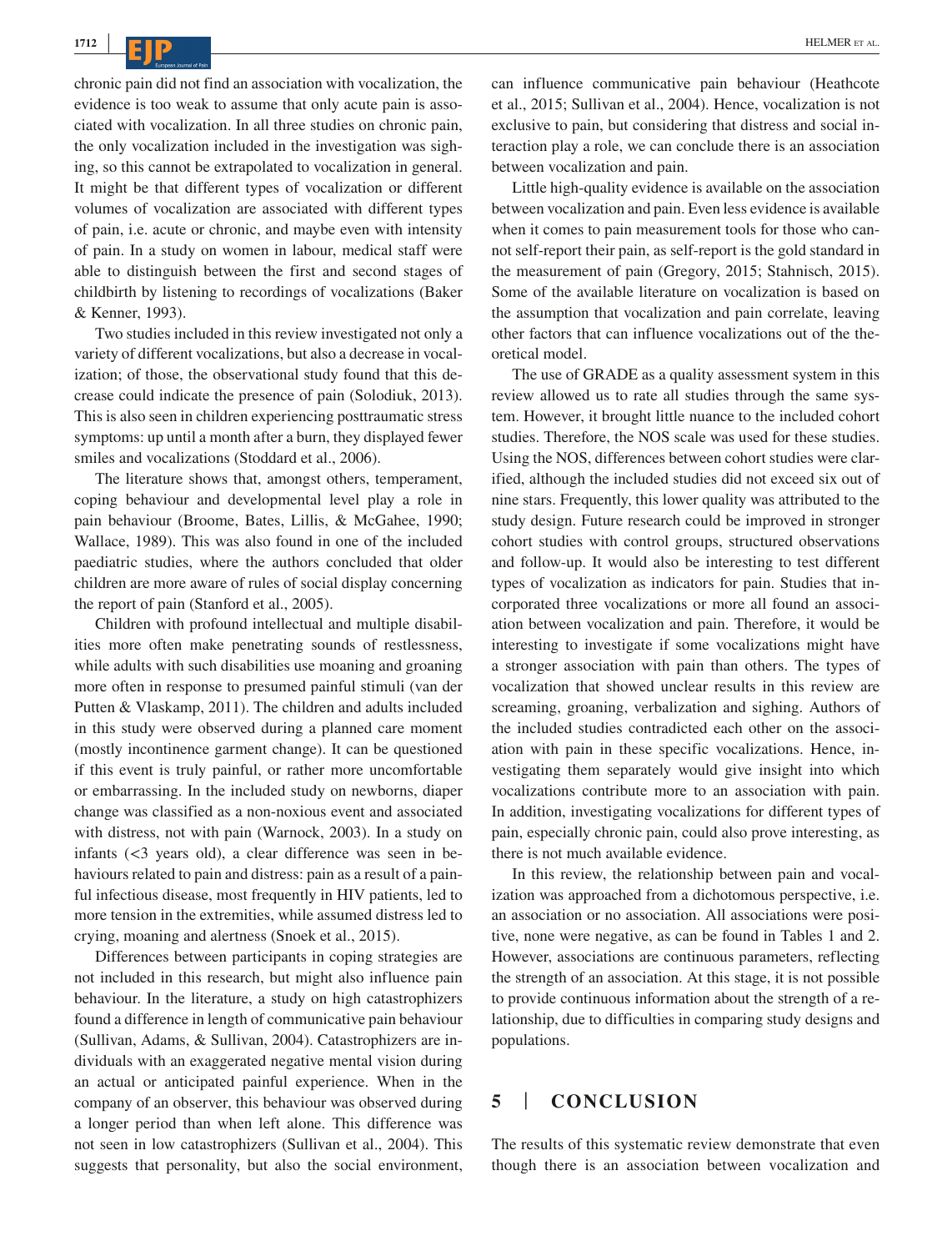pain, it should be interpreted with caution. As with many pain indicators, vocalization is neither unique nor specific to pain. Moreover, pain can also be associated with less vocalization.

The association between vocalization and pain may also be influenced by other factors, such as social environment, personality type or age. Also, vocalization may be the result of other factors, such as fear or stress.

Multidimensional approaches are always better, not only in the case of vocalization. Using vocalization as a single pain indicator is too limited an approach to the multifactorial phenomenon "pain"; therefore, it is of utmost importance that other pain behaviours, such as facial expression and body movement, are also considered.

#### **CONFLICTS OF INTEREST**

The authors declare no financial or other conflicts of interest.

#### **AUTHOR CONTRIBUTIONS**

LH, RW and FL conceived and designed the study. RdV was involved in performing the search. LH and RW selected the studies. LH drafted the manuscript. All authors were involved in revising and approving the manuscript.

#### **REFERENCES**

- Abbey, J., & Abbey, B. (2009). Pain management for residents with severe dementia in Australian residential care facilities: Policies, practices and pain scales. *Journal of Pain and Symptom Management*, *1*, 379–389.
- AGS Panel on Persistent Pain in Older Persons (2002). The management of persistent pain in older persons. *Journal of the American Geriatrics Society*, *50*, S205–S224.
- Atkins, D., Best, D., Briss, P. A., Eccles, M., Falck-Ytter, Y., Flottorp, S., … … GRADE Working Group. (2004). Grading quality of evidence and strength of recommendations. *BMJ*, *328*, 1490.
- Baker, A., & Kenner, A. N. (1993). Communication of pain: Vocalization as an indicator of the stage of labour. *Australian and New Zealand Journal of Obstetrics and Gynaecology*, *33*, 384–385. [https://doi.](https://doi.org/10.1111/j.1479-828X.1993.tb02115.x) [org/10.1111/j.1479-828X.1993.tb02115.x](https://doi.org/10.1111/j.1479-828X.1993.tb02115.x)
- Basler, H. D., Hüger, D., Kunz, R., Luckmann, J., Lukas, A., Nikolaus, T., & Schuler, M. S. (2006). Assessment of pain in advanced dementia. Construct validity of the German PAINAD. *Schmerz*, *20*, 519–526.
- Broome, M. E., Bates, T. A., Lillis, P. P., & McGahee, T. W. (1990). Children's medical fears, coping behaviors, and pain perceptions during a lumbar puncture. *Oncology Nursing Forum*, *17*, 361–367.
- Bustos, T., Jaaniste, T., Salmon, K., & Champion, G. D. (2008). Evaluation of a brief parent intervention teaching coping-promoting behavior for the infant immunization context: A randomized controlled trial. *Behavior Modification*, *32*, 450–467. [https://doi.](https://doi.org/10.1177/0145445507309031) [org/10.1177/0145445507309031](https://doi.org/10.1177/0145445507309031)
- Büttner, W., & Finke, W. (2000). Analysis of behavioural and physiological parameters for the assessment of postoperative analgesic demand in newborns, infants and young children: A comprehensive report on seven consecutive studies. *Paediatric Anaesthesia*, *10*, 303–318. <https://doi.org/10.1046/j.1460-9592.2000.00530.x>
- Cohen-Mansfield, J., & Creedon, M. (2002). Nursing staff members' perceptions of pain indicators in persons with severe dementia. *Clinical Journal of Pain*, *18*, 64–73. [https://doi.org/10.1097/00002](https://doi.org/10.1097/00002508-200201000-00010) [508-200201000-00010](https://doi.org/10.1097/00002508-200201000-00010)
- Cook, K. F., Roddey, T. S., Bamer, A. M., Amtmann, D., & Keefe, F. J. (2013). Validity of an observation method for assessing pain behavior in individuals with multiple sclerosis. *Journal of Pain and Symptom Management*, *46*, 413–421. [https://doi.org/10.1016/j.jpain](https://doi.org/10.1016/j.jpainsymman.2012.08.006) [symman.2012.08.006](https://doi.org/10.1016/j.jpainsymman.2012.08.006)
- Corbett, A., Achterberg, W., Husebo, B., Lobbezoo, F., de Vet, H., Kunz, M., … Lautenbacher, S. (2014). An international road map to improve pain assessment in people with impaired cognition: The development of the Pain Assessment in Impaired Cognition (PAIC) meta-tool. *BMC Neurology*, *14*, 229. [https://doi.org/10.1186/](https://doi.org/10.1186/s12883-014-0229-5) [s12883-014-0229-5](https://doi.org/10.1186/s12883-014-0229-5)
- Craig, K. D. (2009). The social communication model of pain. *Canadian Psychology/Psychologie Canadienne*, *50*, 22–32. [https://](https://doi.org/10.1037/a0014772) [doi.org/10.1037/a0014772](https://doi.org/10.1037/a0014772)
- Dale, J. C. (1989). A multidimensional study of infants' behaviors associated with assumed painful stimuli: Phase II. *Journal of Pediatric Health Care*, *3*, 34–38. [https://doi.](https://doi.org/10.1016/0891-5245(89)90047-3) [org/10.1016/0891-5245\(89\)90047-3](https://doi.org/10.1016/0891-5245(89)90047-3)
- Davis, K. D. (2011). Neuroimaging of pain: What does it tell us? *Current Opinion in Supportive and Palliative Care*, *5*, 116–121. [https://doi.](https://doi.org/10.1097/SPC.0b013e3283458f96) [org/10.1097/SPC.0b013e3283458f96](https://doi.org/10.1097/SPC.0b013e3283458f96)
- Decker, S. (2009). Behavioral indicators of postoperative pain in older adults with delirium. *Clinical Nursing Research*, *18*, 336–347. <https://doi.org/10.1177/1054773809341734>
- Dubois, A., Bringuier, S., Capdevilla, X., & Pry, R. (2008). Vocal and verbal expression of postoperative pain in preschoolers. *Pain Management Nursing*, *9*, 160–165. [https://doi.org/10.1016/j.](https://doi.org/10.1016/j.pmn.2007.10.003) [pmn.2007.10.003](https://doi.org/10.1016/j.pmn.2007.10.003)
- Elander, G., Hellstrom, G., & Qvarnstrom, B. (1993). Care of infants after major surgery: Observation of behavior and analgesic administration. *Pediatric Nursing*, *19*, 221–229.
- Esfahlan, A. J., Safiri, S., Lotfi, M., Zamanzadeh, V., & Babapoor, J. (2017). Association between behavioral responses and burn pain intensity. *Trauma Monthly*, *22*(3). [https://doi.org/10.5812/traum](https://doi.org/10.5812/traumamon.39442) [amon.39442](https://doi.org/10.5812/traumamon.39442)
- Fuchs-Lacelle, S., Hadjistavropoulos, T., Sharpe, D., Williams, J., Martin, R., & LaChapelle, D. (2003). Comparing two observational systems in the assessment of knee pain. *Pain Research and Management*, *8*, 205–211. <https://doi.org/10.1155/2003/434267>
- Gélinas, C., Puntillo, K. A., Boitor, M., Bérubé, M., Topolovec-Vranic, J., Ramelet, A. S., … Streiner, D. L. (2018). Content validation of behaviours and autonomic responses for the assessment of pain in critically ill adults with a brain injury. *Australian Critical Care*, *31*, 145–151. <https://doi.org/10.1016/j.aucc.2017.10.002>
- Gregory, J. (2015). The complexity of pain assessment in older people. *Nursing Older People*, *27*, 16–21. [https://doi.org/10.7748/](https://doi.org/10.7748/nop.27.8.16.e738) [nop.27.8.16.e738](https://doi.org/10.7748/nop.27.8.16.e738)
- Heathcote, L. C., Vervoort, T., Eccleston, C., Fox, E., Jacobs, K., Van Ryckeghem, D. M. L., & Lau, J. Y. F. (2015). The relationship between adolescents' pain catastrophizing and attention bias to pain faces is moderated by attention control. *Pain*, *156*, 1334–1341. <https://doi.org/10.1097/j.pain.0000000000000174>
- Hesselgard, K., Larsson, S., Romner, B., Strömblad, L.-G., & Reinstrup, P. (2007). Validity and reliability of the Behavioural Observational Pain Scale for postoperative pain measurement in children 1–7 years of age. *Pediatric Critical Care Medicine*, *8*,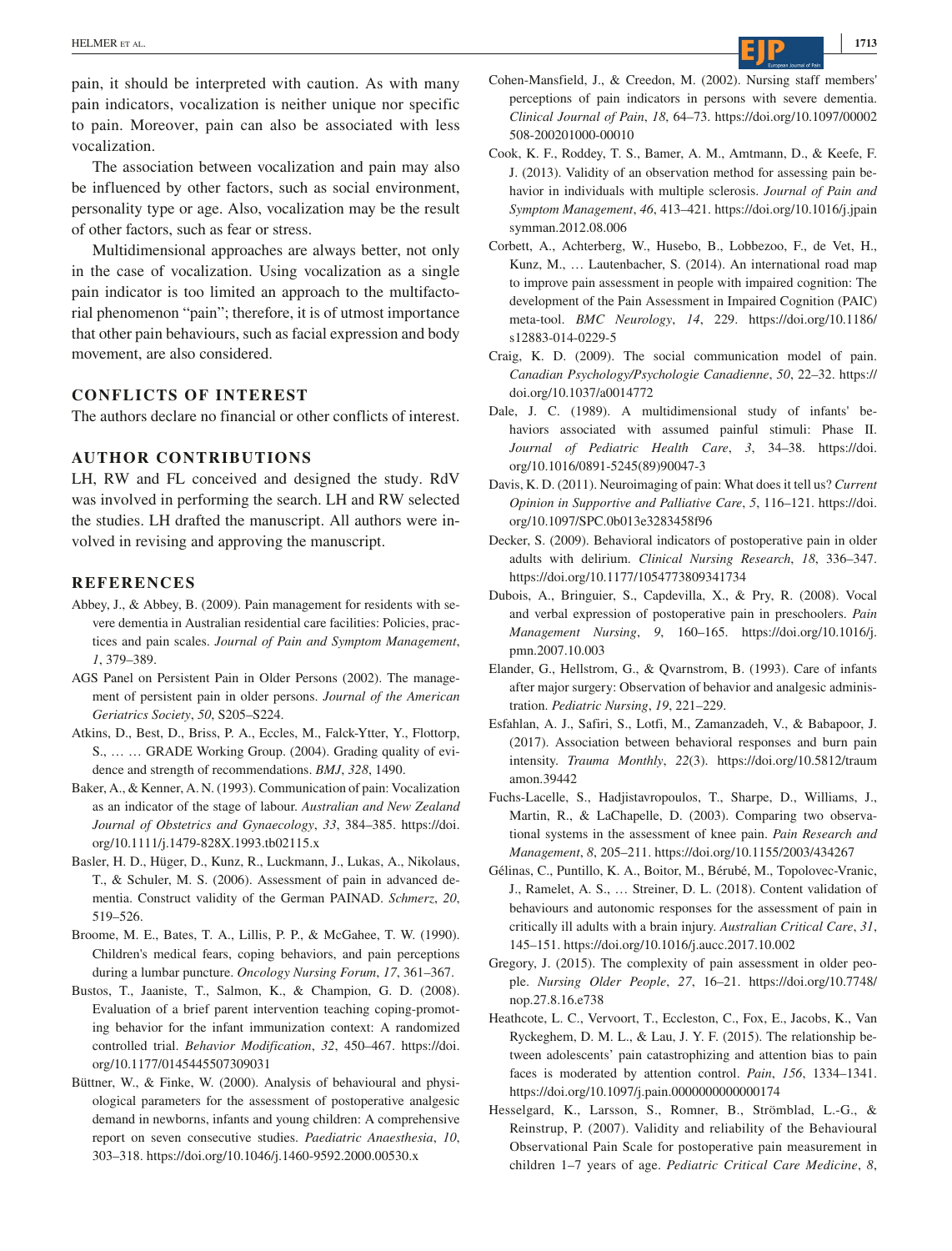102–108. [https://doi.org/10.1097/01.PCC.0000257098.32268.](https://doi.org/10.1097/01.PCC.0000257098.32268.AA) [AA](https://doi.org/10.1097/01.PCC.0000257098.32268.AA)

IASP (1979). IASP pain terms. *Pain*, *6*, 247–252.

- Igier, V., Sorum, P. C., & Mullet, E. (2014). Judging patients' pain from external cues. *Journal of Health Psychology*, *19*, 570–573. [https://](https://doi.org/10.1177/1359105313475899) [doi.org/10.1177/1359105313475899](https://doi.org/10.1177/1359105313475899)
- Keefe, F. J., & Block, A. R. (1982). Development of an observation method for assessing pain behavior in chronic low back pain patients. *Behavior Therapy*, *13*, 363–375. [https://doi.org/10.1016/](https://doi.org/10.1016/S0005-7894(82)80001-4) [S0005-7894\(82\)80001-4](https://doi.org/10.1016/S0005-7894(82)80001-4)
- Kovach, C., Griffie, J., Muchka, S., Noonan, P., & Weissman, D. (2000). Nurses' perceptions of pain assessment and treatment in the cognitively impaired elderly: It's not a guessing game. *Clinical Nurse Specialist*, *14*, 215–220. [https://doi.org/10.1097/00002800-20000](https://doi.org/10.1097/00002800-200009000-00011) [9000-00011](https://doi.org/10.1097/00002800-200009000-00011)
- Kunz, M., Meixner, D., & Lautenbacher, S. (2018). Facial muscle movements encoding pain – A systematic review. *Pain*, *160*(3), 535–549.
- Kurth, E., Kennedy, H. P., Zemp Stutz, E., Kesselring, A., Fornaro, I., & Spichiger, E. (2014). Responding to a crying infant – You do not learn it overnight: A phenomenological study. *Midwifery*, *30*, 742– 749.<https://doi.org/10.1016/j.midw.2013.06.017>
- Lautenbacher, S. (2014). Pain assessment in special patient groups such as those with dementia: At the finishing line or just starting from scratch? *Pain*, *155*, 1419–1420. [https://doi.org/10.1016/j.](https://doi.org/10.1016/j.pain.2014.05.001) [pain.2014.05.001](https://doi.org/10.1016/j.pain.2014.05.001)
- Lautenbacher, S., & Kunz, M. (2017). Facial pain expression in dementia: A review of the experimental and clinical evidence. *Current Alzheimer Research*, *14*, 501–505. [https://doi.org/10.2174/15672](https://doi.org/10.2174/1567205013666160603010455) [05013666160603010455](https://doi.org/10.2174/1567205013666160603010455)
- Lautenbacher, S., Salinas-Ranneberg, M., Niebuhr, O., & Kunz, M. (2017). Phonetic characteristics of vocalizations during pain. *Pain Reports*, *2*, e597. [https://doi.org/10.1097/PR9.0000000000](https://doi.org/10.1097/PR9.0000000000000597) [000597](https://doi.org/10.1097/PR9.0000000000000597)
- Maitre, N. L., Stark, A. R., McCoy Menser, C. C., Chorna, O. D., France, D. J., Key, A. F., … Bruehl, S. (2017). Cry presence and amplitude do not reflect cortical processing of painful stimuli in newborns with distinct responses to touch or cold. *Archives of Disease in Childhood. Fetal and Neonatal Edition*, *102*, F428–F433. [https://](https://doi.org/10.1136/archdischild-2016-312279) [doi.org/10.1136/archdischild-2016-312279](https://doi.org/10.1136/archdischild-2016-312279)
- Manfredi, P. L., Breuer, B., Meier, D. E., & Libow, L. (2003). Pain assessment in elderly patients with severe dementia. *Journal of Pain and Symptom Management*, *25*, 48–52. [https://doi.org/10.1016/](https://doi.org/10.1016/S0885-3924(02)00530-4) [S0885-3924\(02\)00530-4](https://doi.org/10.1016/S0885-3924(02)00530-4)
- Nazari, R., Pahlevan Sharif, S., Allen, K. A., Sharif Nia, H., Yee, B.- L., & Yaghoobzadeh, A. (2018). Behavioral pain indicators in patients with traumatic brain injury admitted to an intensive care unit. *Journal of Caring Sciences*, *7*, 197–203. [https://doi.org/10.15171/](https://doi.org/10.15171/jcs.2018.030) [jcs.2018.030](https://doi.org/10.15171/jcs.2018.030)
- Newman, C. J., Lolekha, R., Limkittikul, K., Luangxay, K., Chotpitayasunondh, T., & Chanthavanich, P. (2005). A comparison of pain scales in Thai children. *Archives of Disease in Childhood*, *90*, 269–270.<https://doi.org/10.1136/adc.2003.044404>
- Oosterman, J., & Brazil, I. A. (2015). Tools that should be considered in pain assessment: Cognitive factors, emotion and personality. In G. Pickering & S. Gibson (Eds.), *Pain, emotion and cognition* (pp. 83–100). Cham: Springer.
- Oueriagli Nabih, F., Benali, A., Kachouchi, A., Adali, I., Manoudi, F., & Asri, F. (2016). Pain perception in children with autism (prospective study of 40 cases). *Neuropsychiatr Enfance Adolesc*, *64*, 52–57.
- Pereira, C., Morete, M., Bueno, M., & Santo, D. E. (2011). Knowledge of caretakers about pain of long-stay patients with cognitive impairment. *European Journal of Pain Supplements*, *5*, 78.
- Puntillo, K. A., Morris, A. B., Thompson, C. L., Stanik-Hutt, J., White, C. A., & Wild, L. R. (2004). Pain behaviors observed during six common procedures: Results from Thunder Project II. *Critical Care Medicine*, *32*, 421–427. [https://doi.org/10.1097/01.CCM.00001](https://doi.org/10.1097/01.CCM.0000108875.35298.D2) [08875.35298.D2](https://doi.org/10.1097/01.CCM.0000108875.35298.D2)
- Robbins, M. L., Mehl, M. R., Holleran, S. E., & Kasle, S. (2011). Naturalistically observed sighing and depression in rheumatoid arthritis patients: A preliminary study. *Health Psychology*, *30*, 129– 133. <https://doi.org/10.1037/a0021558>
- Rose, L., Haslam, L., Dale, C., Knechtel, L., Fraser, M., Pinto, R., … Watt-Watson, J. (2011). Survey of assessment and management of pain for critically ill adults. *Intensive & Critical Care Nursing*, *27*, 121–128. <https://doi.org/10.1016/j.iccn.2011.02.001>
- Rossato, L., & Angelo, M. (1999). Using tools for pain perception assessment in hospitalized pre-school children submitted to painful procedure. *Revista Da Escola De Enfermagem Da USP*, *33*, 236–249.
- Roulin, M.-J., & Ramelet, A.-S. (2015). Generating and selecting pain indicators for brain-injured critical care patients. *Pain Management Nursing*, *16*(3), 221–232.<https://doi.org/10.1016/j.pmn.2014.06.003>
- Schuler, M. S., Becker, S., Kaspar, R., Nikolaus, T., Kruse, A., & Basler, H. D. (2007). Psychometric properties of the German "Pain Assessment in Advanced Dementia Scale" (PAINAD-G) in nursing home residents. *Journal of the American Medical Directors Association*, *8*, 388–395. [https://doi.org/10.1016/j.](https://doi.org/10.1016/j.jamda.2007.03.002) [jamda.2007.03.002](https://doi.org/10.1016/j.jamda.2007.03.002)
- Shega, J. W., Rudy, T., Keefe, F. J., Perri, L. C., Mengin, O. T., & Weiner, D. K. (2008). Validity of pain behaviors in persons with mild to moderate cognitive impairment. *Journal of the American Geriatrics Society*, *56*, 1631–1637. [https://doi.](https://doi.org/10.1111/j.1532-5415.2008.01831.x) [org/10.1111/j.1532-5415.2008.01831.x](https://doi.org/10.1111/j.1532-5415.2008.01831.x)
- Snoek, K. G., Timmers, M., Albertyn, R., & van Dijk, M. (2015). Pain indicators for persisting pain in hospitalized infants in a South African setting: An explorative study. *Journal of Pain & Palliative Care Pharmacotherapy*, *29*, 125–132. [https://doi.org/10.3109/15360](https://doi.org/10.3109/15360288.2015.1035830) [288.2015.1035830](https://doi.org/10.3109/15360288.2015.1035830)
- Solodiuk, J. C. (2013). Parent described pain responses in nonverbal children with intellectual disability. *International Journal of Nursing Studies*, *50*, 1033–1044. [https://doi.org/10.1016/j.ijnur](https://doi.org/10.1016/j.ijnurstu.2012.11.015) [stu.2012.11.015](https://doi.org/10.1016/j.ijnurstu.2012.11.015)
- Stahnisch, F. W. (2015). Objectifying pain in the modern neurosciences: A historical account of the visualization technologies used in the development of an algesiogenic pathology, 1850 to 2000. *Brain Sciences*, *5*, 521–545. <https://doi.org/10.3390/brainsci5040521>
- Stanford, E. A., Chambers, C. T., Craig, K. D., McGrath, P. J., & Cassidy, K.-L. (2005). "Ow!": Spontaneous verbal pain expression among young children during immunization. *Clinical Journal of Pain*, *21*, 499–502. <https://doi.org/10.1097/01.ajp.0000146164.38400.91>
- Stoddard, F. J., Ronfeldt, H., Kagan, J., Drake, J. E., Snidman, N., Murphy, J. M., … Sheridan, R. L. (2006). Young burned children: The course of acute stress and physiological and behavioral responses. *American Journal of Psychiatry*, *163*, 1084–1090. [https://](https://doi.org/10.1176/ajp.2006.163.6.1084) [doi.org/10.1176/ajp.2006.163.6.1084](https://doi.org/10.1176/ajp.2006.163.6.1084)
- Strong, J., Ashton, R., & Chant, D. (1991). Pain intensity measurement in chronic low back pain. *Clinical Journal of Pain*, *7*, 209–218. <https://doi.org/10.1097/00002508-199109000-00007>